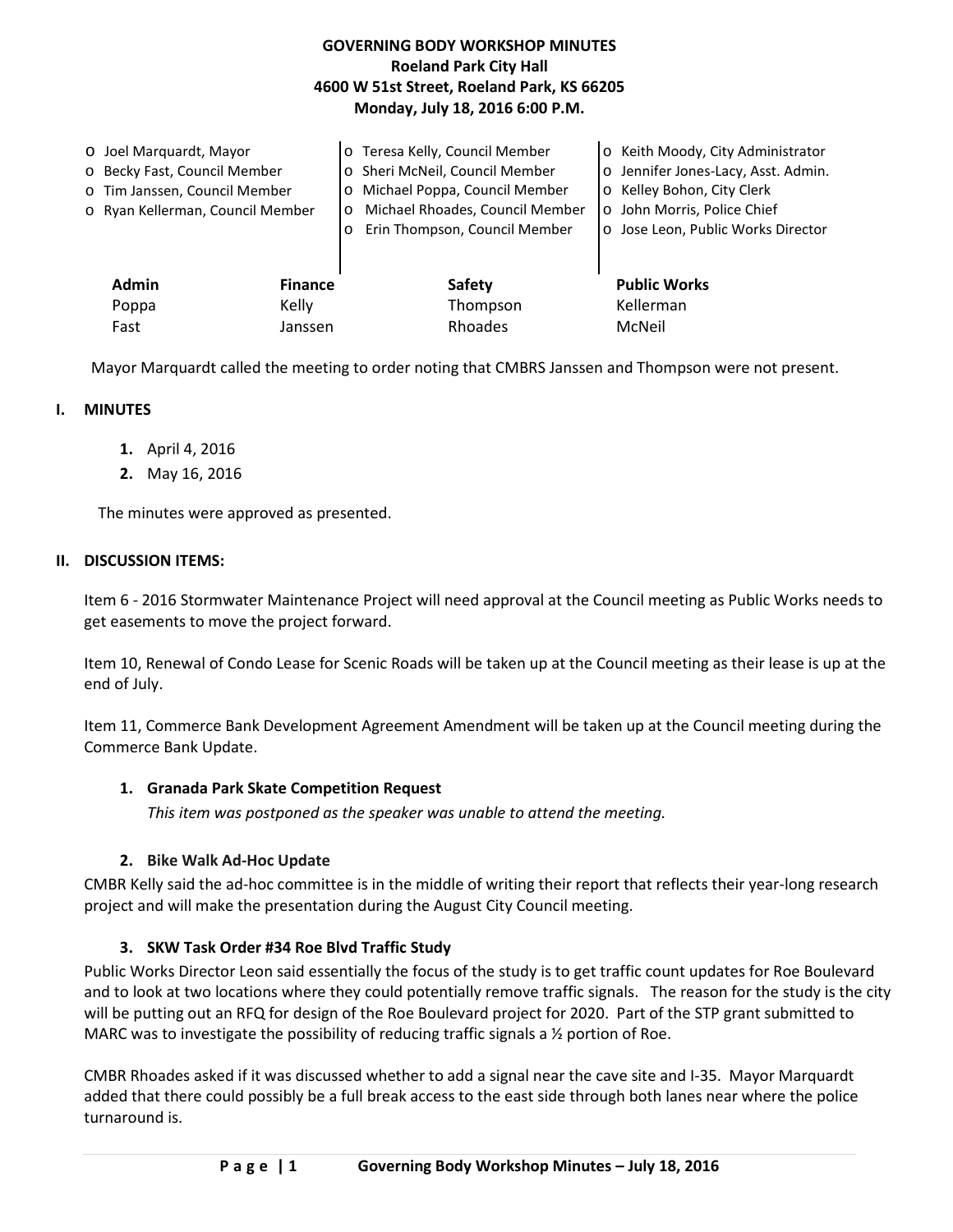Public Works Director Leon was unsure whether the limits of the study would go as far north as 48th Street.

Howard Lubliner from SKW said they could include a preliminary evaluation and that there are 12 things that need to be evaluated if a traffic signal is warranted. He said it was a bit premature to make that decision as it is still unknown what type of traffic generation would be in that development. They could look at in broad terms, but it's too early to identify the need and placement of a signal. The proposed survey data to be collected will include peak hour traffic counts, 24-hour counts, take into account traffic generation from new development.

Mayor Marquardt inquired about traffic signal coordination. Mr. Lubliner said that has been addressed in previous studies and is scoped to be implemented as part of the upcoming Roe Boulevard project. A big of the STP funding is looking at congestion mitigation, air pollution benefits, and things like that. Currently it is hard to have signal coordination due to the density of signals on Roe Boulevard. The hope is that potentially removing a couple signals and combining the signal timing and coordination should improve things.

Mr. Lubliner said the light between Lowe's and Price Chopper and the one at Roe Lane are the ones being at looked at for possible removal and could be accomplished by modifying traffic movements.

There was discussion that more lights and frequent stopping does not encourage more business, but in reality has the opposite effect. By lengthening the time it takes to travel through a City, the radius of people that will access that commercial area decreases. The more people that can get to a business quickly, the greater radius they will be able to service.

Mayor Marquardt asked if something could be done with drivers going north on 48th as there is an issue with perception of drivers going through the intersection and the merge and that maybe merge signs would clear up that problem. He also asked if businesses were going to be contacted for their feedback. Mr. Lubliner said they will be looking at the study from an engineering perspective and expects heavy public involvement in the study, but as of yet is unclear to what extent that will be.

Public Works Director Leon then introduced Daniel Vandenbos, the newest Public Works employee who comes with 12 years of experience from Public Works in Olathe. Mr. Leon said they will use him to take the department to the next level.

The Governing Body welcomed Mr. Vandenbos to the city.

There was a consensus to approve the survey request on the Consent Agenda.

# **4. 2nd Quarter Safety Statistics**

Police Chief Morris presented safety statistics from January 2016 to date. He added that a further breakdown of the statistics is available in the packet.

To date there have been 64 uniform crime reports that include 2 assaults, 5 burglaries, 52 thefts and 5 auto thefts. 180 non-uniform crime reports that include 71 adult arrests, 6 juvenile arrests. There have been 885 citations and 128 warnings issued, and 28 accidents. There have been 72 reports at the Boulevard Apartments, 16 at Price Chopper, 34 at Lowe's, 45 at Walmart, 39 at the police department, and 69 in the business district and/or locations in the city, 87 calls west of Roe and 105 east of Roe.

Chief Morris said his department's clearance rate/performance goal is for 70 percent or better. Right now overall for the year it is 63.5 percent, so they're move forward with reaching that goal.

Chief Morris also said the call loads have been up and attributes it to the summer heat. He also wanted to emphasize the traffic blitzes, the first one being held on May 14th that resulted in seven citations, four vehicles being towed and one arrest in about two hours. The second blitz on June 20th had 15 citations, 13 tows and one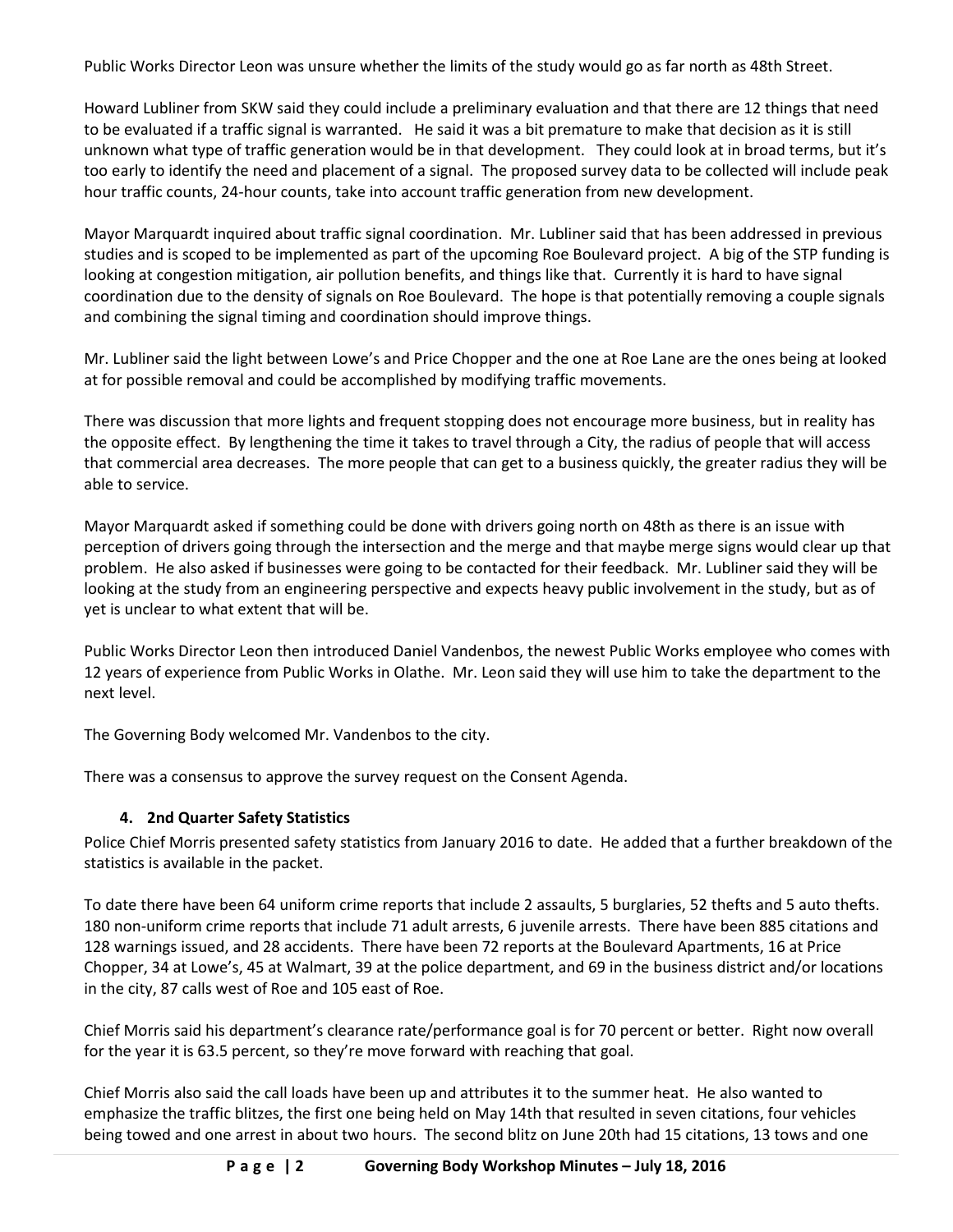arrest in another two-hour time period. He stated this has been very successful in getting people off the road that do not need to be driving.

Chief Morris said he fields questions all the time with regards to whether the crime rate is increasing in Roeland Park. He referenced the Kansas Bureau of Investigation's (KBI) 2015 crime statistics report. In 2014, the City averaged 37.5 calls per 1,000 people in Roeland Park. In 2015, this went to 39.2, a difference of 1.7 incidents from 2014. In comparison, Merriam went from 45.0 to 57.4, a 12.4 increase, Mission went from 35.7 to 55.4, a 19.7 increase, and Westwood went from 18.7 to 38.3, a 19.9 increase. He said crime is going up, but not that much in Roeland Park and the city is doing well.

Chief Morris said the cars approved by the Council are in service and the other two vehicles were sold. He said his officers are doing well and appreciates the support he receives from the Governing Body.

CMBR Fast inquired about the cities working together in possible tense situations and the criteria for more than one officer on a scene. Police Chief Morris said it is their policy to send two officers on just about every call. Other agencies in the northeast portion of Johnson County all monitor the same channels for added support. There is some strategic planning being implemented that will benefit all the agencies in relation to call loads and type of calls that may use additional resources. They are heightening their awareness. In the event of a heightened situation, they are in constant contact with each other and all use the same radio frequency. If someone calls for assistance or help, they all know they need to go. They are a close knit group of individuals even though they're from separate cities.

CMBR Rhoades spoke of personal experience of how Fairway responded within 30 seconds as they were closest and heard the call. Chief Morris said if they're busy on the east side of Roeland Park and an incident happens on the west side, Westwood knows they're going to have to go.

Mayor Marquardt thanked Chief Morris, the officers and his department for their work and that he very much appreciates what they do.

# **5. May Financials**

Ms. Jones-Lacy reported that overall revenues for the City for all funds, city and county sales and use taxes are up 4.5 percent from the prior year May 2015. The amount does not include TDD revenue or CID revenue. Franchise fees are the only revenue source that is a concern for the city due to lower gas prices. As of May 2014, collections were nearly \$100,000, in 2015, they dropped to \$76,000, and currently for 2016, and they're at \$53,000, which equates to about a 46 percent drop in two years.

Court fines are up from last year by about five percent. The municipal court judge recently changed the fee/fine structure, so those fees are going to be reduced over time. The change took effect in April, so they will see the decline throughout the year.

In the General Fund revenues are up from last year about 3.6 percent primarily due to property taxes and the valuation increase. Other income is up, and there is a rent increase for Scene Road Productions and income from the sale of a couple of city vehicles.

Primary expenses as of May include the animal control payment of \$56,000, annual property liability insurance payment of \$37,000, salaries and benefits, and the solid waste fees. The annual work comp payment of \$36,500 is not reflected, but will be in the June financials.

Investments for the City has generated \$18,000 in interest through their TD-Ameritrade account.

Other funds and revenue collections for bond and interest are low because it does not reflect the transfers into the fund which will be shown in June.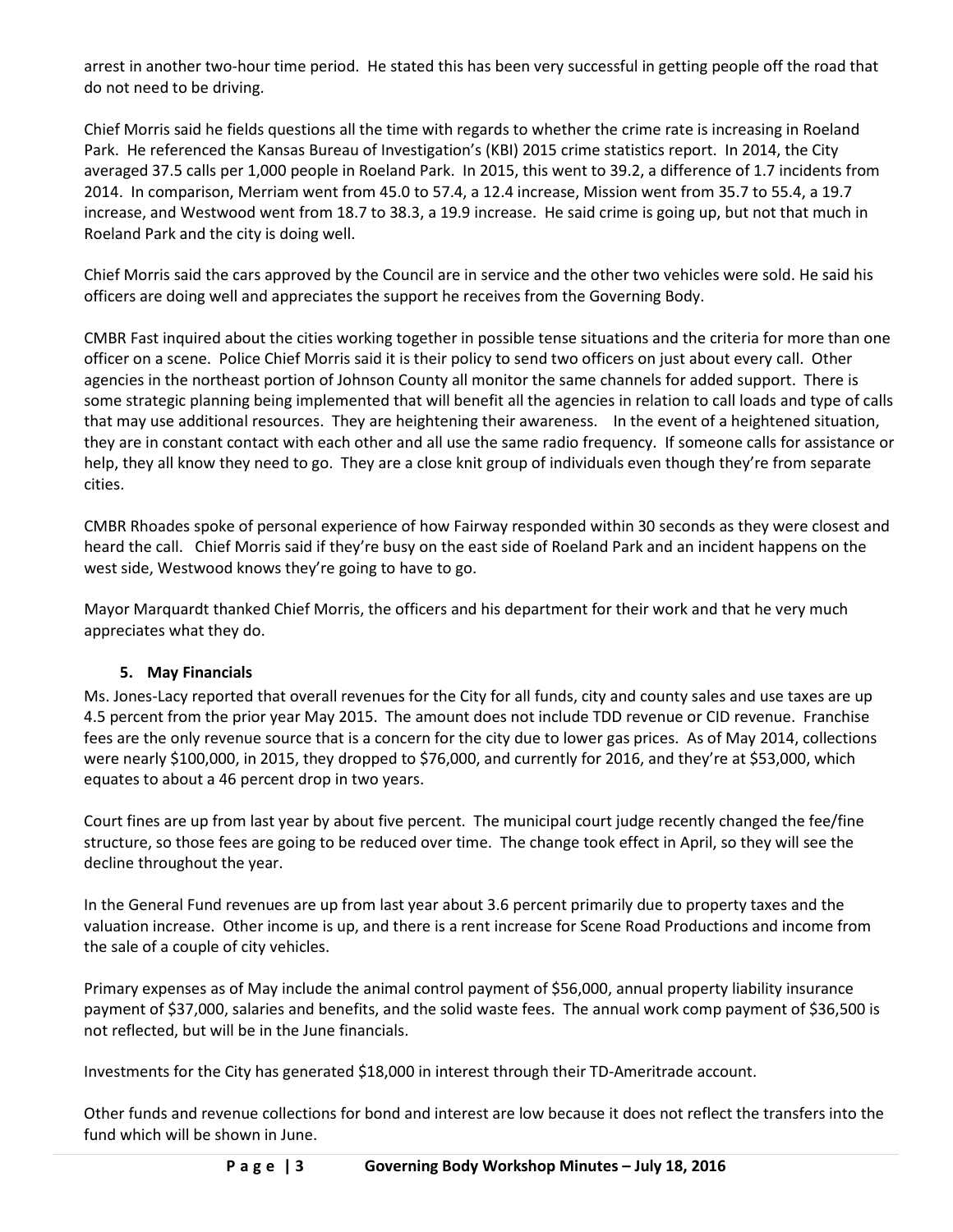Special Street Revenues appear low because a lot of the grant revenues go into the fund from CARS and Commerce Bank. The city did receive the Commerce Bank payment and that will also be reflected in the June financials. She will then submit for reimbursement for the CARS projects as soon as that is closed out.

A vast majority of the expenses for bond and interest funds are made in December. Some interest payments on bonds are made in June, but the principal is paid in December.

In May, the City made very large payments to Phoenix Construction and Kansas Heavy for the CARS-funded program at the Commerce Bank intersection and the 57th Street project. Those two projects, along with engineering came to \$336,000.

Debt service on the TDDs will be reflected in the June financial statements because those payments are made based on when money is available.

Retail sales are up in Roeland Park by 2.8 percent from this time last year. Data was only available through March 2016, but Ms. Jones-Lacy believes things are trending in a positive direction for the city.

She noted that building permits are very consistent and anticipates permit revenues will continue to increase as well as the number of permits because there is more development going on in Roeland Park due to a lot of single family home renovations as well as the Commerce Bank property improvements.

## **6. 2016 Stormwater Maintenance Project**

Public Works Director Leon said this project involves removing and replacing some deteriorated corrugated metal pipe in the 4800 Birch cul-de-sac. Mike Julian, the property owner, was in attendance at the meeting and has agreed to a permanent drainage easement on his property. Public Works is ready to progress forward to see what kind of bids they can get and hope to make a recommendation in August for a contractor.

There was a consensus to move the 2016 Stormwater Maintenance schedule to the Consent Agenda for approval.

## **7. Ordinance Formalizing Workshop Procedures**

CMBR Poppa said that after the Workshop discussions, he, CMBRS Fast and Janssen met and put together all the recommended edits suggested at previous meetings. He noted that everything has been discussed with the exception of Sections 1203 and 1217. He noted that CMBR Fast recommended Council assignments begin in March after a February election.

Section 1-315 (g)(15) was not discussed, but does clarify the duties of the City Administrator and inserts the verbiage, "The City Administrator shall sign contracts on behalf of the City after the contract has been approved or authorized by the City Council."

Mayor Marquardt also added that in Section 1-315(h)(6), "At no time shall the duties or powers of the City Administrator supersede the willful action of the Mayor and/or City Council."

City Attorney Shortlidge said the only change in the City Administrator section is the addition of signing contracts. He also realized that the Council President and the Acting Council President came from a charter ordinance, and can only be amended with another charter ordinance. Therefore, he has created two charter ordinances to take the language out of the two drafts and put it into a charter ordinance, and then has amended the two versions of Ordinance 931 to delete those sections.

CMBR McNeil asked for clarification of Section 1-202(c), "Promote good conduct and cause to be remedied any neglect, carelessness, or other violation of duty of all elected officers," and whether this only applied to a meeting and not outside of Council.